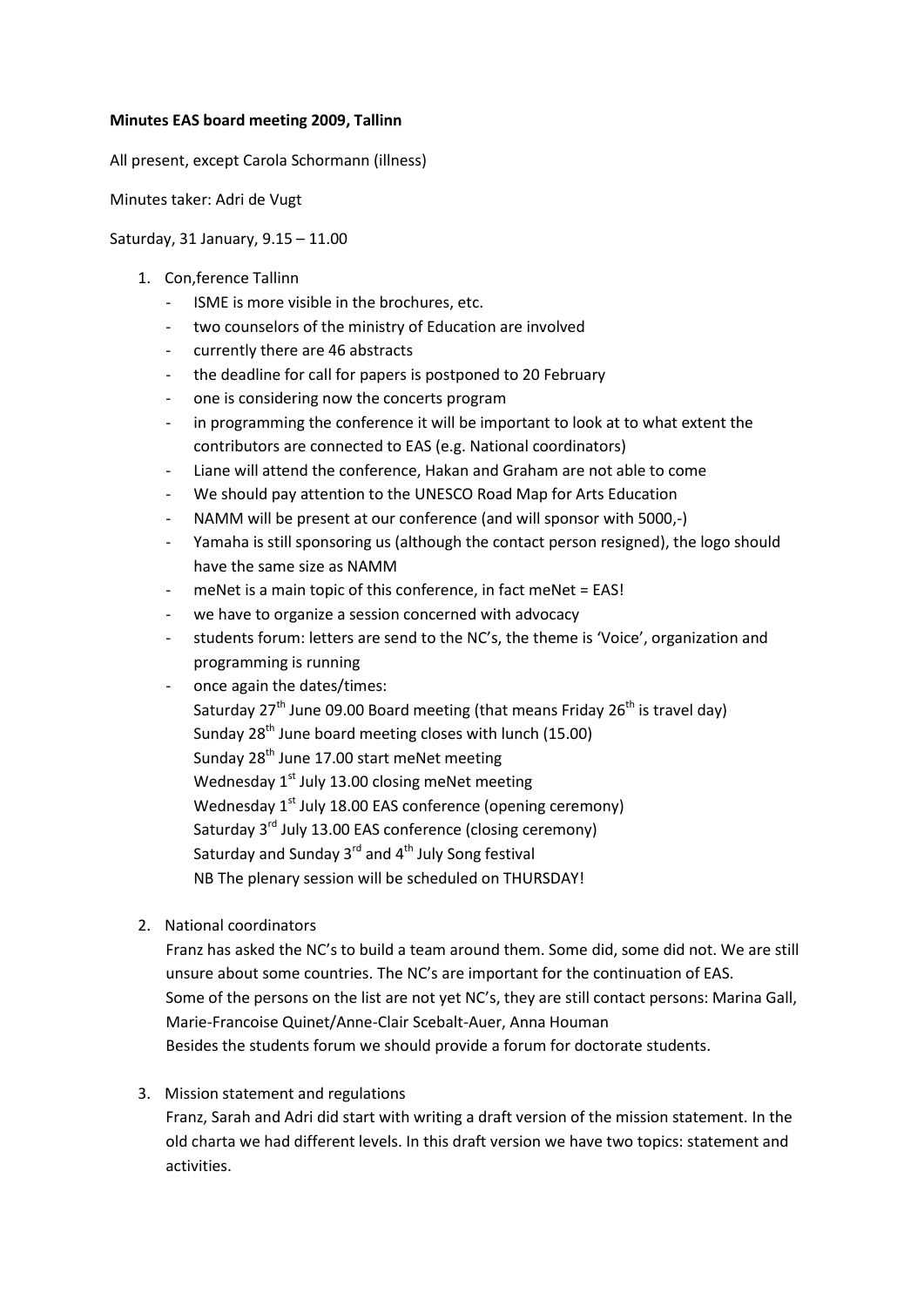Besides that there will be an official document concerned with regulation (as a formal document necessary for an association) and an internal document concerned with tasks and roles of board members.

4. EAS NetMusic

The report of the first phase is finished. The next step is a meeting in Vienna (beginning of June). Gerhard has been doing a lot of work. We consider planning either a presentation or a short information during the plenary session at the EAS conference.

5. Bolu

A proposal for dates for the conference and other activities is currently: Saturday 24<sup>th</sup> April travel day Sunday 25<sup>th</sup> and Monday 26<sup>th</sup> Board meeting Monday 26<sup>th</sup> – Wednesday 28<sup>th</sup> April Students forum Wednesday 28<sup>th</sup> – Friday 30<sup>th</sup> April Conference

A proposal to meet in the autumn will follow.

## $11.30 - 14.30$

6. Working in different groups: Conference group: Josef, Irena, Gabriela, Ene, Franz, Gerhard Mission statement: Sarah, Adri, Herbert, Branka

# 15.00 – 16.00

7. Report of the group working on the conference (see report Gabriela) In addition we discussed the place of the students forum. There are advantages and disadvantages to schedule this presentation amongst the others. We decided to discuss this issue the next day (Sunday) We decided to take care for the quality control. Important will be to have good chairs. We suggest to ask the meNet partners and members of the board.

#### Sunday, 1 February, 9.15 – 11.00

1. Next conferences 2009 Tallinn 2010 Bolu 2011 Gdansk 2012 The Hague (not official yet) 2013 Brussels 2014 France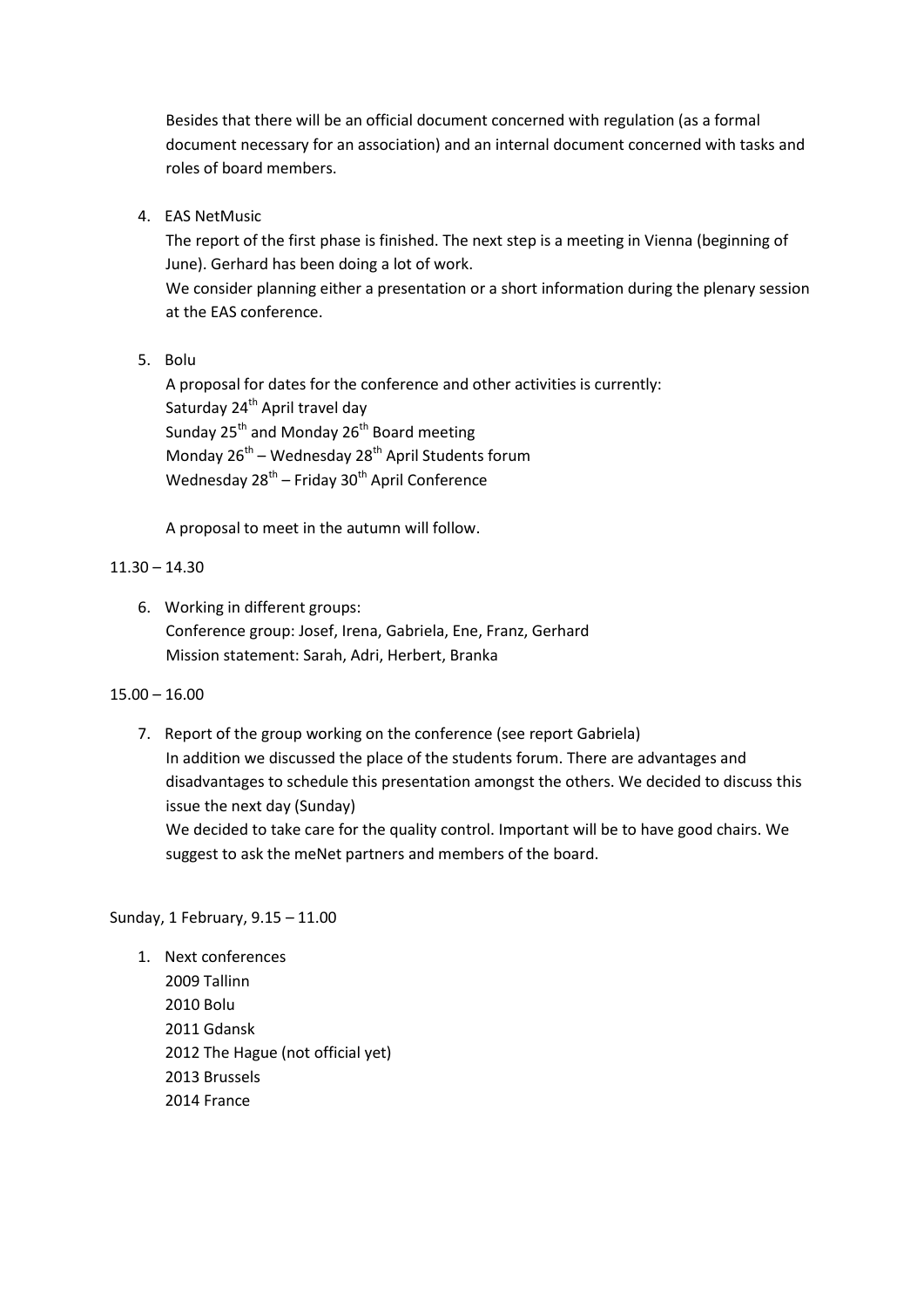## *Concerning Tallinn*

This conference has been discussed the day before. Now we agreed to take care for the quality control. Important will be to have good chairs. We suggest to ask the meNet partners and NC's.

2. o take care for the quality control. Important will be to have good chairs. We suggest to ask the meNet partners and NC's.

## *Concerning Bolu*

In addition to what is mentioned above at 5: one can fly either to Ankara or to Istanbul. We agreed to consider how our flights can be adjusted in order to travel together to Bolu. Franz has been discussing the possible theme. Currently there are several options. Themes which came up were: transculturality, interdisciplinarity, popular music, music of the 20th century. We don't have to decide what theme it should be, but we are not so much in favor of the last two. We think a theme like popular music can be an aspect and example of transculturality. We do however suggest not to use term transculturality, but e.g. a title like encountering different cultures. Concerning interdisciplinarity it is obvious that other arts are involved.

#### *Concerning The Hague*

There is the willingness and enthusiasm amongst colleagues and within the education department. There has been sent an official letter to the board of directors of the institute with the request to organize a conference in 2012. There is no official agreement yet. Adri hopes to inform the EAS board soon (in two months)

#### $11.0 - 14.00$

2. Mission statement

*first part*

We discussed the statement sentence by sentence.

Paragraph 1

We wonder why use 'professional fields'. We discussed that we would like to say that music education takes place in more than just schools and we would like to emphasize the necessity of the professionality.

#### Paragraph 2

We discussed the use of school related but ultimately we decide to keep it. Although we understand ourselves what we mean with 'can', we decide to skip it because of the political load.

Paragraph 3

Some are wondering what we mean with community. We agreed that we mean that EAS contributes to the community of music education as other associations do. We realize that we are a part of it.

Paragraph 5

We discuss to change the statement into a 'we' form. Ultimately, we decide to do that. We decide to skip 'can' in 'can develop'.

#### Second part: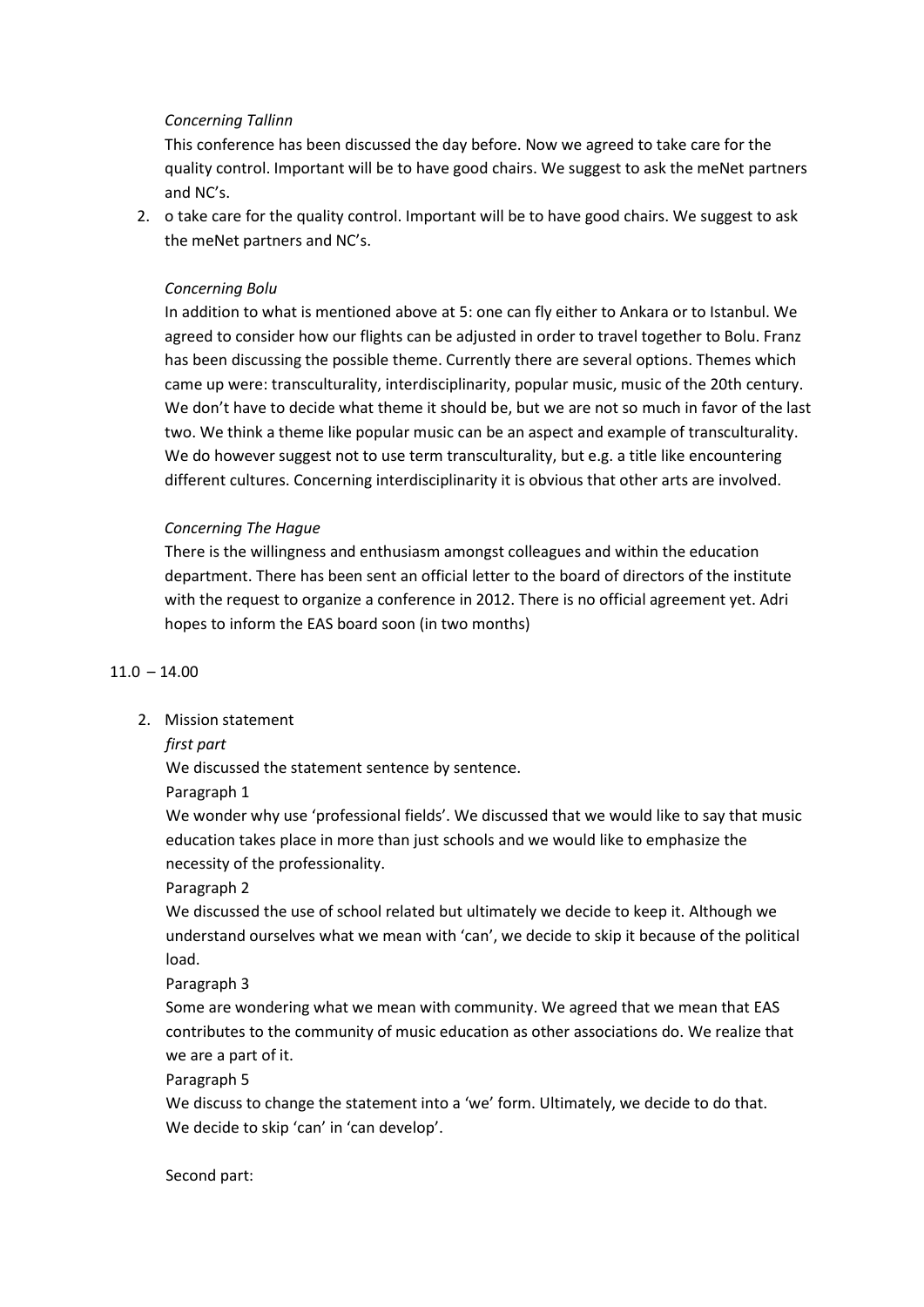Fields of activities

- We move the second bullet to the top. This is the main activity.
- We discuss the activity concerned with the website. Actual we are not giving the opportunity to discuss.
- We give the opportunity to exchange information, etc. We decide to move the topic students to be the fourth item and remove the additions concerned with conferences.

General remark: we decided to translate the Mission statement in English and German.

3. Regulations (for specific changes see document EAS regulations). Herbert has to compare the current draft text with the original one. *Purpose of the association* Two items: promotion of music education and organizing conferences, etc. conferences, etc. *Members*  We have members and honorary members *Board: elections* We decide that the president should be someone who has been a member of the board. *General meeting* d. *General meeting al meeting* General meeting is better than plenary session

# HERE I MISS NOW SOME THINGS

4. Members profile.

Sarah and Adri have prepared a document to give an input to the thoughts concerning tasks of board members. There is a need for being more clear about this, the EAS has to function as a team in which everyone has a responsibility. This paper only suggests possible tasks and need to be discussed.

General things:

- There are 10 positions, in the election at Tallinn there will be 8 persons 'left' of the current board (they can be re-elected). There will be 2 co-opted members.
- We have to add to the tasks of the chair the contact with the NC's. To find NC's, encourage them and support them in their work.
- The disadvantage of this function description can be that board members feel responsible without the support of others. On the contrary one can argue that the EAS board has to function as a team with equal responsibilities of all members. Another point is that some tasks have to be shared.
- Co-opted members can take in principle every task.
- **Besides the chair other persons as well have to liaise with other organizations, e.g.** ISME and EMC.